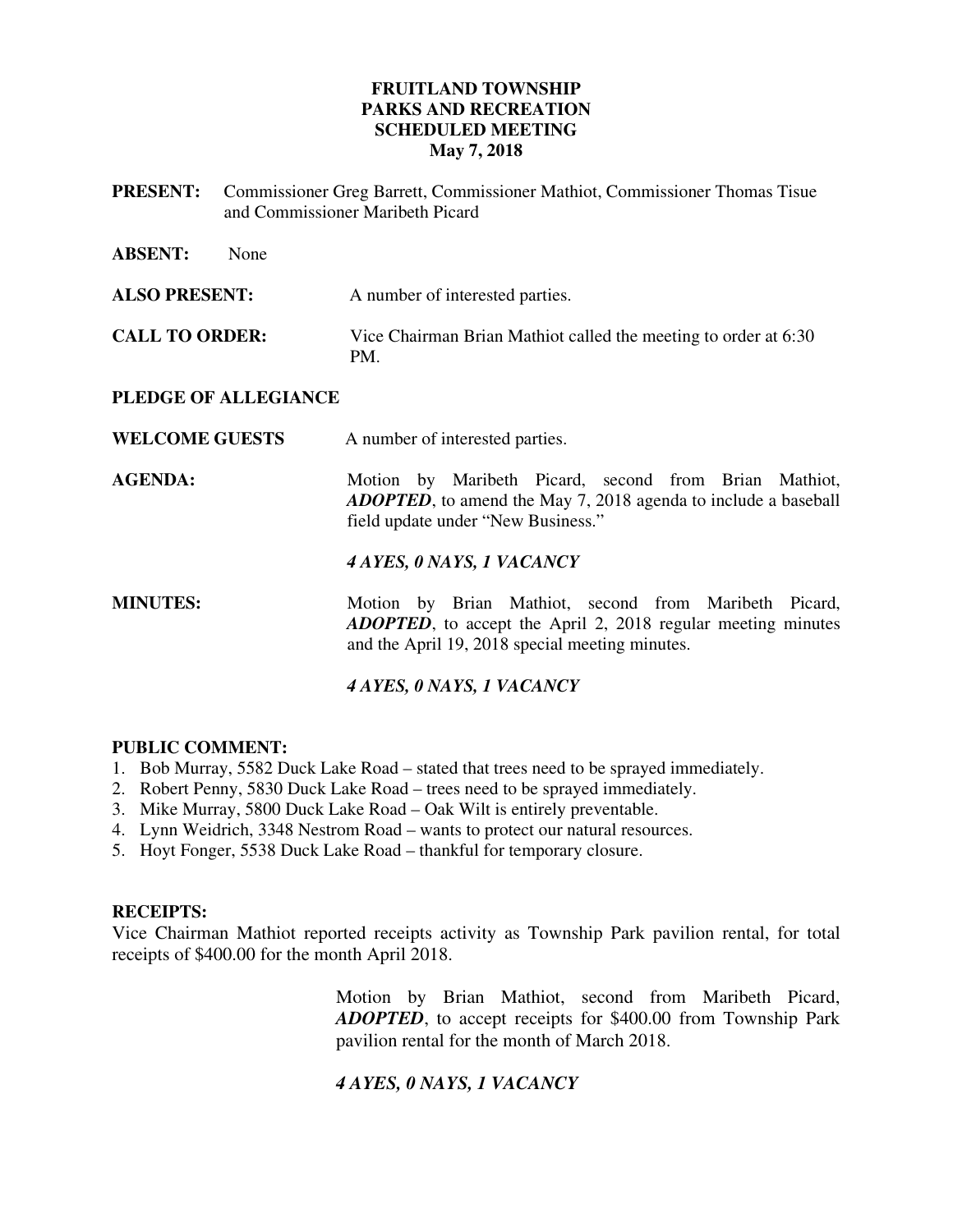**PARKS AND RECREATION COMMISSION** May 7, 2018 Page 2 of 3

#### **DISBURSEMENTS:**

Vice Chairman Mathiot reported disbursements activity as \$140.00 to TruGreen for Nestrom ball field fertilizer.

> Motion by Brian Mathiot, second from Maribeth Picard, *ADOPTED*, to pay total disbursements of \$140.00.

# *4 AYES, 0 NAYS, 1 VACANCY*

 *Roll Call Vote for Receipts and Disbursements: Picard-Aye, Barrett-Aye, Tisue-Aye, Mathiot-Aye.* 

## **UNFINISHED BUSINESS:**

#### **1. Nestrom Road Park Ordinance/regulations**

Motion by Tom Tisue, second from Brian Mathiot, *ADOPTED*, to table discussions until the June 4, 2018 meeting.

## *4 AYES, 0 NAYS, 1 VACANCY*

#### **2. Playground Equipment**

Vice Chairman Mathiot stated that things are still being looked into, and that grant money is possible for playground equipment, along with \$30,000 from the Township Board.

#### **3. White Lake Disc Golf Club Agreement termination or amendment**

Motion by Brian Mathiot, second from Greg Barrett, *ADOPTED*, to terminate the White Lake Disc Golf Club Agreement effective immediately.

## *3 AYES, 1 NAY (Tisue), 1 VACANCY*

#### **4. Disc Golf Course**

Vice Chairman Mathiot stated he feels as if it's time to move forward. He added that he thinks a seasonal closure of April 15 to July 15 per DNR recommendations would be the best idea to prevent the infestation of Oak Wilt, and the course would remain open the rest of the year. Mathiot stated that this would give the Commission ample time to make decisions moving forward for all parks in Fruitland Township. He stated that his hope is that the goal of everyone is natural resource protection, and that everyone will still want to help with things moving forward, regardless of what side of the fence they are on. Mathiot also stated that moving forward, if the Commission is not able to figure out ways to proactively protect the course and the natural resources of the township, he would like to have a seasonal closure every year.

> Motion by Brian Mathiot, second from Tom Tisue, *ADOPTED*, to keep the Disc Golf Course closed until July  $15<sup>th</sup>$  keeping with the DNR recommendations of April 15<sup>th</sup> to July 15<sup>th</sup> as a preventative step to protect the course.

## *3 AYES, 1 NAY (Barrett), 1 VACANCY*